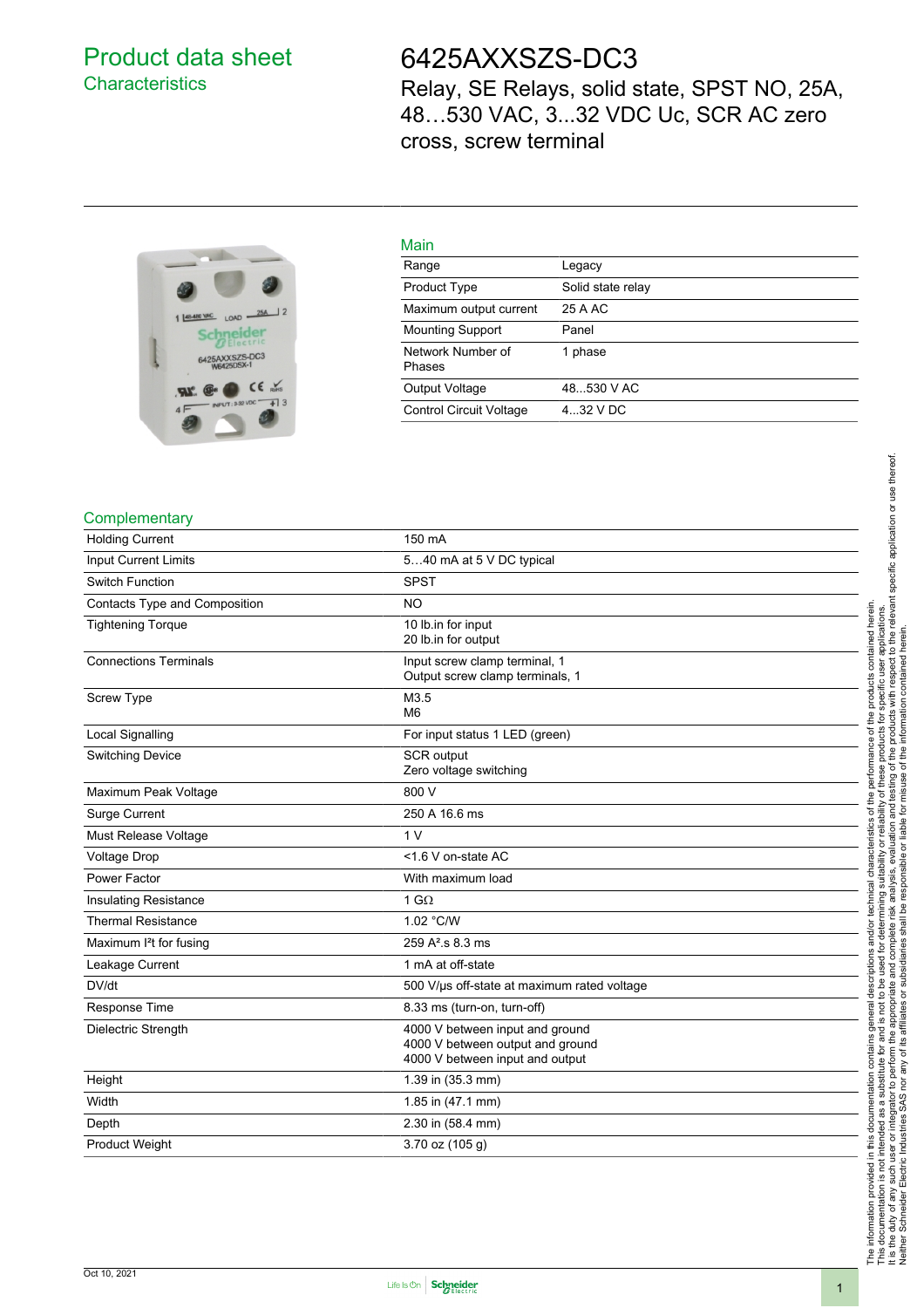### Environment

| ᆜᆝᄁᆢᇚᇦᆡᆡᄓᇅ                            |                                                                                                                                                                                                                                                          |
|---------------------------------------|----------------------------------------------------------------------------------------------------------------------------------------------------------------------------------------------------------------------------------------------------------|
| <b>Product Certifications</b>         | UL<br><b>CSA</b><br><b>CE</b>                                                                                                                                                                                                                            |
| IP Degree of Protection               | <b>IP20</b>                                                                                                                                                                                                                                              |
| Ambient Air Temperature for Operation | $-40176$ °F ( $-4080$ °C)                                                                                                                                                                                                                                |
| Ambient Air Temperature for Storage   | -40257 °F (-40125 °C)                                                                                                                                                                                                                                    |
| Ordering and shipping details         |                                                                                                                                                                                                                                                          |
| <b>GTIN</b>                           | 3606480277467                                                                                                                                                                                                                                            |
| <b>Offer Sustainability</b>           |                                                                                                                                                                                                                                                          |
| California proposition 65             | WARNING: This product can expose you to chemicals including: Lead and<br>lead compounds, which is known to the State of California to cause cancer<br>and birth defects or other reproductive harm. For more information go to<br>www.P65Warnings.ca.gov |
| <b>REACh Regulation</b>               | REACh Declaration                                                                                                                                                                                                                                        |
| <b>EU RoHS Directive</b>              | Pro-active compliance (Product out of EU RoHS legal scope) EPEU RoHS<br><b>Declaration</b>                                                                                                                                                               |
| Mercury free                          | Yes                                                                                                                                                                                                                                                      |
| RoHS exemption information            | d9v <sub>es</sub>                                                                                                                                                                                                                                        |
| China RoHS Regulation                 | China RoHS Declaration                                                                                                                                                                                                                                   |
| <b>WEEE</b>                           | The product must be disposed on European Union markets following specific<br>waste collection and never end up in rubbish bins.                                                                                                                          |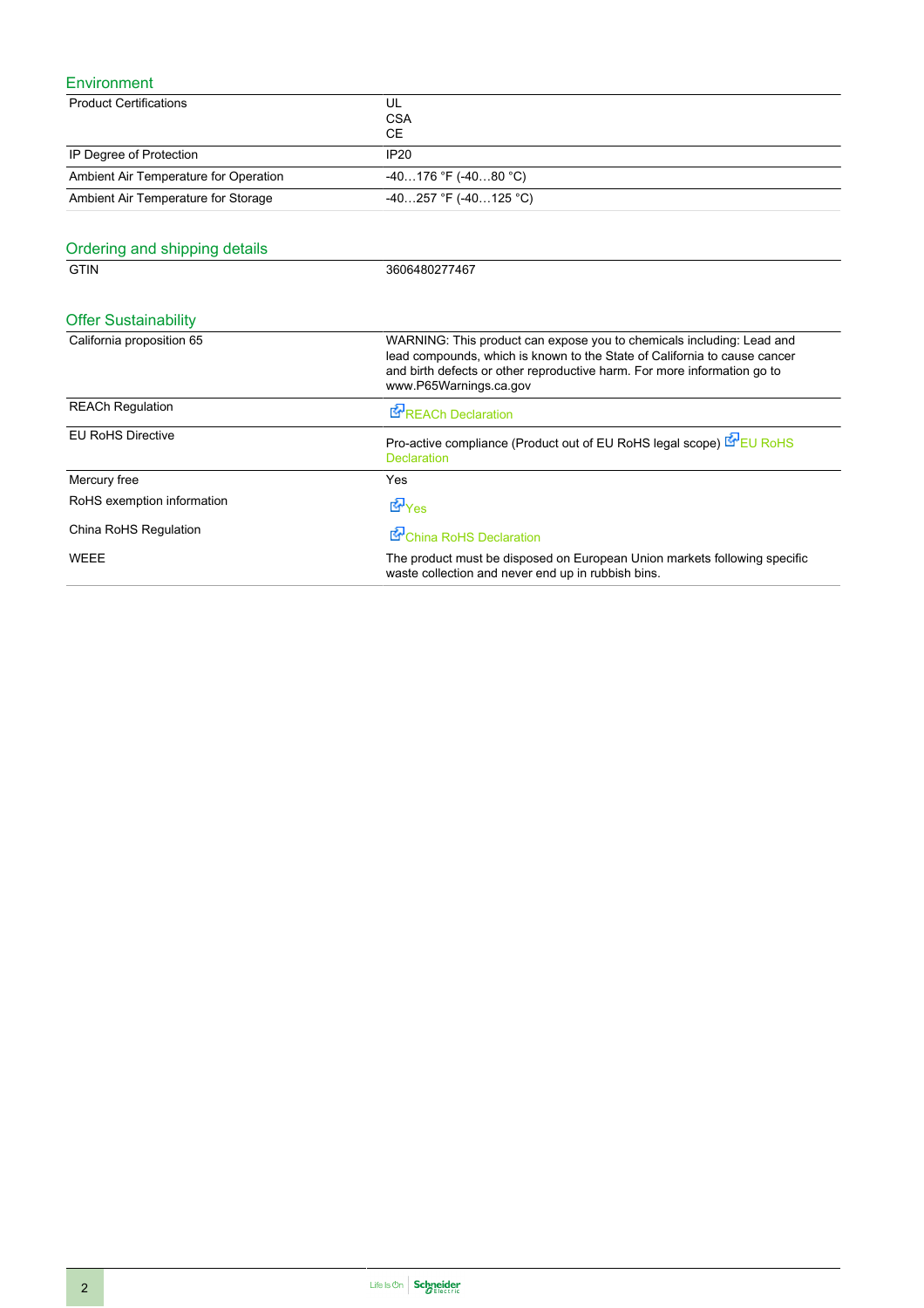Connections and Wiring Diagrams